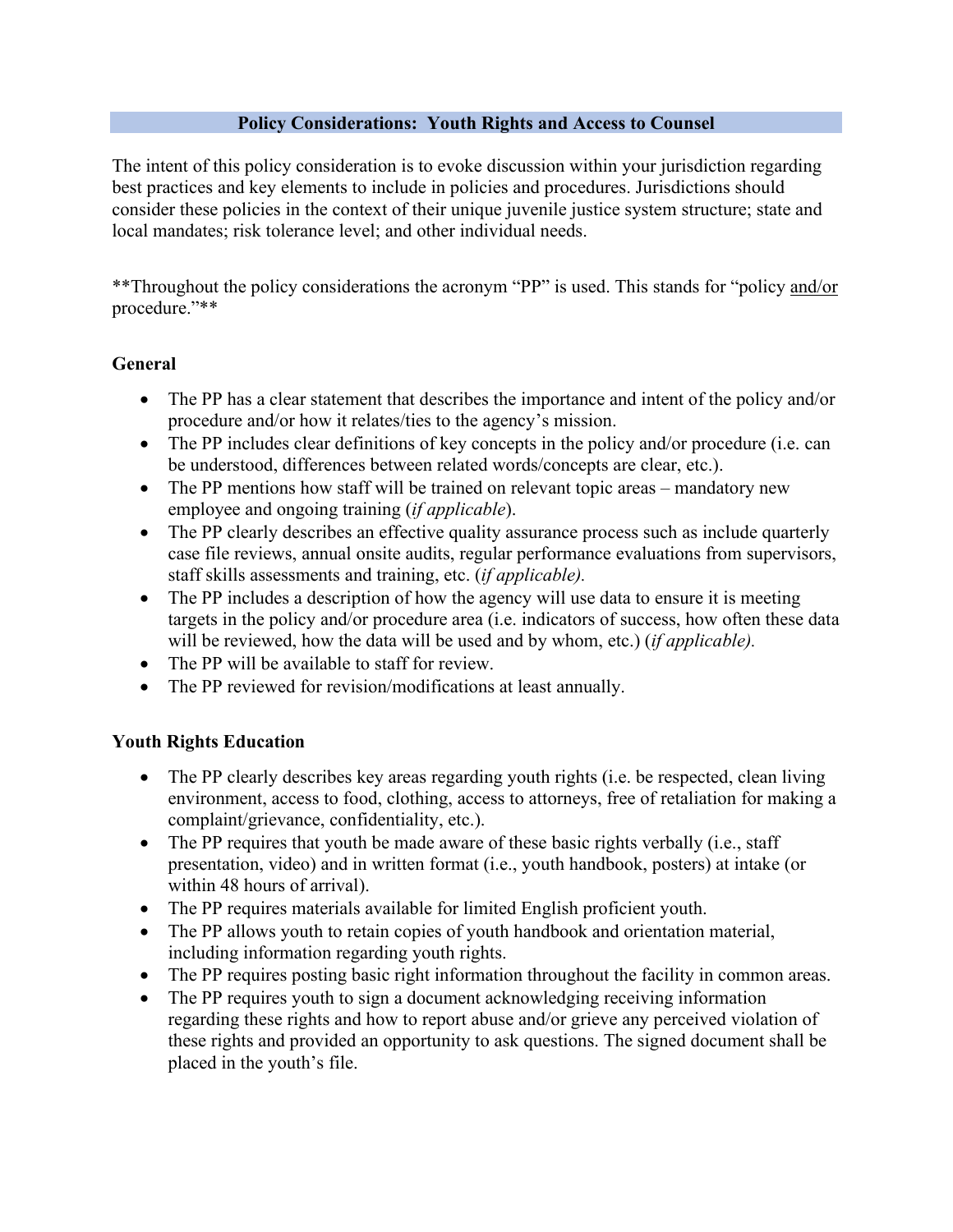#### **Emotional Safety**

- The PP includes a declaration that youth will be free and protected from physical and psychological harm.
- The PP states youth will be free from abuse and or harassment from staff and other youth (i.e. facility's Zero Tolerance policy (PREA)).
- The PP states youth will be free from retaliation, especially following the youth making a report/allegation of sexual abuse and/or sexual harassment.
- The PP declares youth have the right to be free from discrimination on the basis of race, gender, religion, language, sexual orientation, gender identity, personal beliefs, disabilities, etc.
- The PP provides youth the opportunity for youth to speak their own language and describes the rare circumstances in which they will be prohibited (i.e. threats to youth and staff safety exist).
- The PP affords youth opportunity to practice their religious beliefs as long as these practices do not threaten the safety of the facility.
- The PP states that youth are not required to participate in religious activities.

# **Physical Safety**

- The PP states that youth will be afforded a safe and clean physical environment.
- The PP states youth will be provided a single bed for sleeping.
- The PP states youth will be provided an initial set of clean linens.
- The PP states bed linens are cleaned at least once a week.
- The PP states that youth are provided with clean underclothing and socks daily.
- The PP states that youth are provided with clean outer clothing not less than twice a week.
- The PP prohibits depriving youth of basic rights (i.e., food, sleep, or basic hygiene items) as a form of discipline.
- The PP explains all youth will be provided with basic hygiene products at intake and on a continuous basis (i.e. toothbrush, shampoo, soap, toothpaste, toilet paper, deodorant, hairbrush/comb, hair tie, etc.).
- The PP states youth will not be required to perform purposeless or degrading work.
- The PP requires youth are offered three (3) meals that are nutritionally balanced (following state and federal nutritional guidelines and health safety regulations).
- The PP requires youth be provided with clean clothes and specifically describes which items (i.e. six shirts, five pairs of pants, etc.).
- The PP describes youth will be provided an opportunity to launder their clothes and linens or have them laundered on a weekly basis.
- The PP explains youth will be permitted to shower daily.
- The PP requires youth to be able to shower, perform bodily functions, and change clothing without nonmedical staff of the opposite gender viewing their breasts, buttocks, or genitalia, except in exigent circumstances or when such viewing is incidental to routine checks (PREA 115.315).
- The PP requires youth be provided with at least one hour of large muscle exercise every weekday and at least two hours of large muscle exercise each weekend day.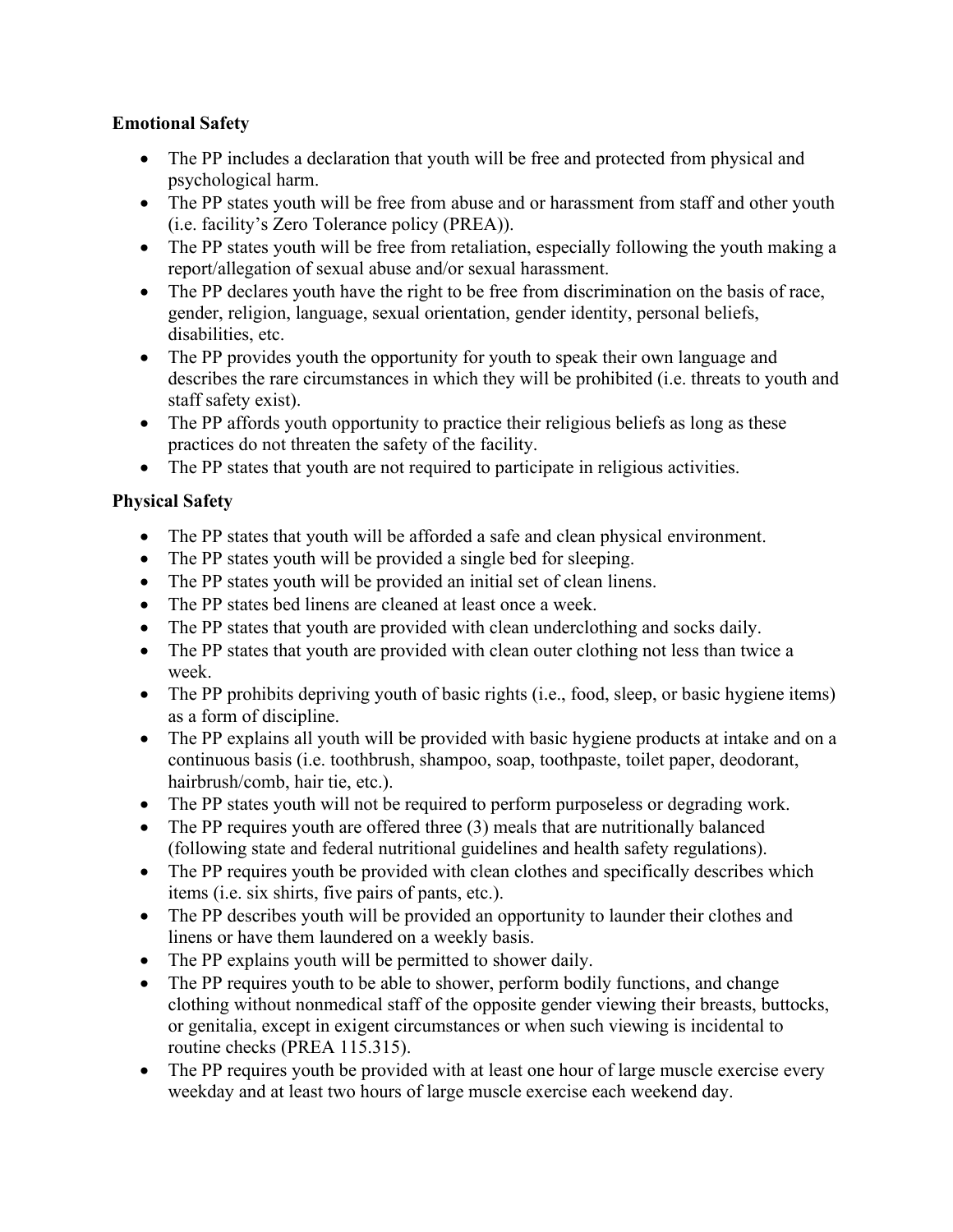- The PP declares that if a youth is placed in isolation, his/her basic rights will not be taken away (unless deemed by the treatment team to be unsafe to youth) – i.e. food, clothing, sleep, bedding, mail, personal hygiene items, reading materials, programming, recreation, personal visits, legal visits, phone calls, medical/mental health/dental services, showers, access to toilets, religious services, treatment, education, etc.
- The PP allows youth to keep personal property inside the secure facility with specific restrictions outlined (i.e. items that can be used as a weapon, etc.) and with the caveat that some items will be stored in a staff-secured location and provided to youth when reasonable and appropriate to do so.
- The PP states that youth will only be strip searched in specific circumstances as outlined in the agency's comprehensive search policy, if at all.

## **Education, Medical, and Mental Health Access**

- The PP states youth have the right to access to medical, behavioral health, and dental care.
- The PP states that youth have a right to screening and assessment. Youth plans will be individual and developed based upon the screening and assessment.
- The PP requires that youth have the ability to submit request for medical, mental health and dental care.
- The PP specifically requires youth have access to sick call and will be seen by a qualified medical professional in a timely manner.
- The PP states youth will be provided access to qualified mental health professionals as required by youth's treatment plan (i.e., weekly, monthly) and as urgent or emergent needs arise.
- The PP states youth will be provided with gender specific services as necessary.
- The PP requires youth have access to the federal and state required educational services. The educational services and materials comparable to those available to public school students, including but not limited to textbooks, art materials, computers and other education-related technology, except where security concerns make it unsafe to use those materials at the facility.
- The PP explains confidentiality and the limits to confidentiality with regard to medical, mental health, and education documents and records.
- The PP allows youth access to routine and emergency medical/mental health care.

## **Grievances**

- The PP states that youth will have access to and an explanation of the grievance process, including emergency grievances, that offers fair consideration and resolution of complaints about any aspect of the facility (verbal report and written format).
- The PP describes the grievance process (or refers to an agency policy that addresses this area) to include timely response to youth grievances, where responses to grievances are documented, and the appeal process.
- The PP allows for third party individual to submit a grievance on behalf of a youth.
- The PP allows youth the right to file a grievance on medical/mental health services.
- The PP requires posting grievance process throughout the common areas.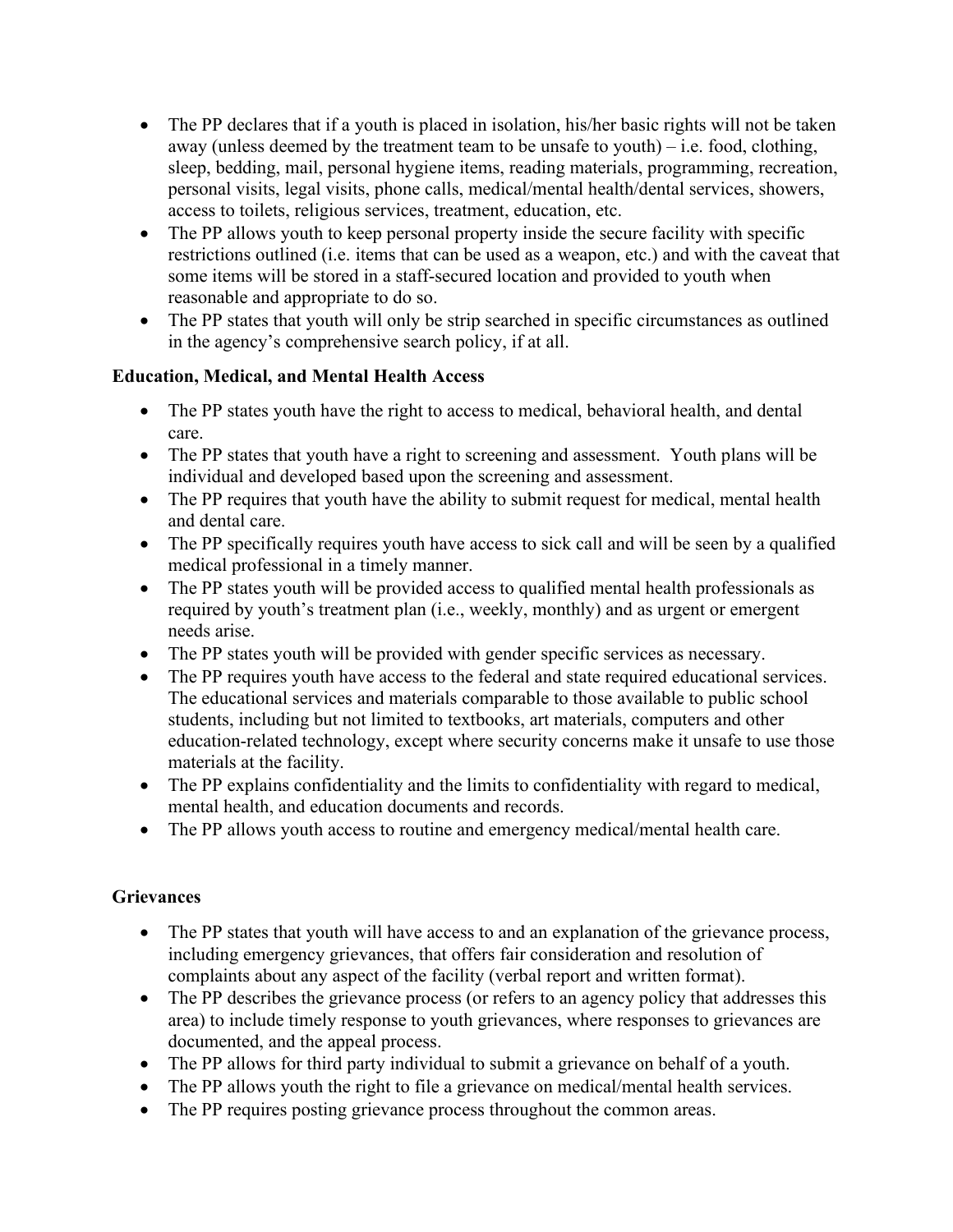• The PP allows youth ability to submit grievance without staff assistance.

#### **Telephone**

- The PP allows youth cost-free regular access to telephone calls for all approved individuals (for example, approved by the Facility Director).
- The PP explains phone privileges (i.e. frequency of calls; call duration limits; when calls are made; long-distance calls are free, opportunities to schedule calls if needed, accommodations for youth with disabilities and family members with disabilities, etc.).
- The PP requires youth to communicate with attorneys as often as needed and affords youth privacy when youth is speaking with their attorney.
- The PP prohibits counting calls with attorneys as contributing towards the total number of weekly phone calls permitted.
- The PP requires youth to have privacy when calling victim advocacy organizations.

## **Mail**

- The PP describes a youth's right to receive and send mail on regular basis (i.e. daily or as often as needed, etc.).
- The PP explains when and how privacy will be maintained and how mail to/from youth will be searched (routinely or as needed).
- The PP will afford confidentiality when youth is communicating with his/her attorney as well as local community victim advocates (as required by PREA standards).
- The PP explains the limits of privacy regarding mail i.e. legal mail will not be searched; other mail may be searched if suspected contraband (agency may refer to a separate policy which provides more detailed guidance in this area).
- The PP (or another agency policy) explains youth be notified if mail is searched.
- The PP stated that if mail is withheld for any reason, staff inform the youth, log the date and time of notification and reason for the action.
- The PP identifies persons with whom youth may correspond, including incarcerated family members unless a specific security reason.
- The PP makes accommodations for youth with disabilities who cannot communicate via mail by making arrangements through other methods.
- The PP requires youth access to a writing instruments, supplies and postage for correspondence.

## **Visitors**

- The PP requires facilities to ensure a broad definition of "family" members who may qualify as visitors as defined by the parent/guardian and youth.
- The PP upholds the youth has the right to visit with "family" members and requires facilities to accommodate schedules based on individual needs as feasible (i.e. allowing visits outside of formal visitation hours)
- The PP affords youth the right to have approved visitors and the right to refuse visitors.
- The PP affords youth access to video technology to facilitate family visits.